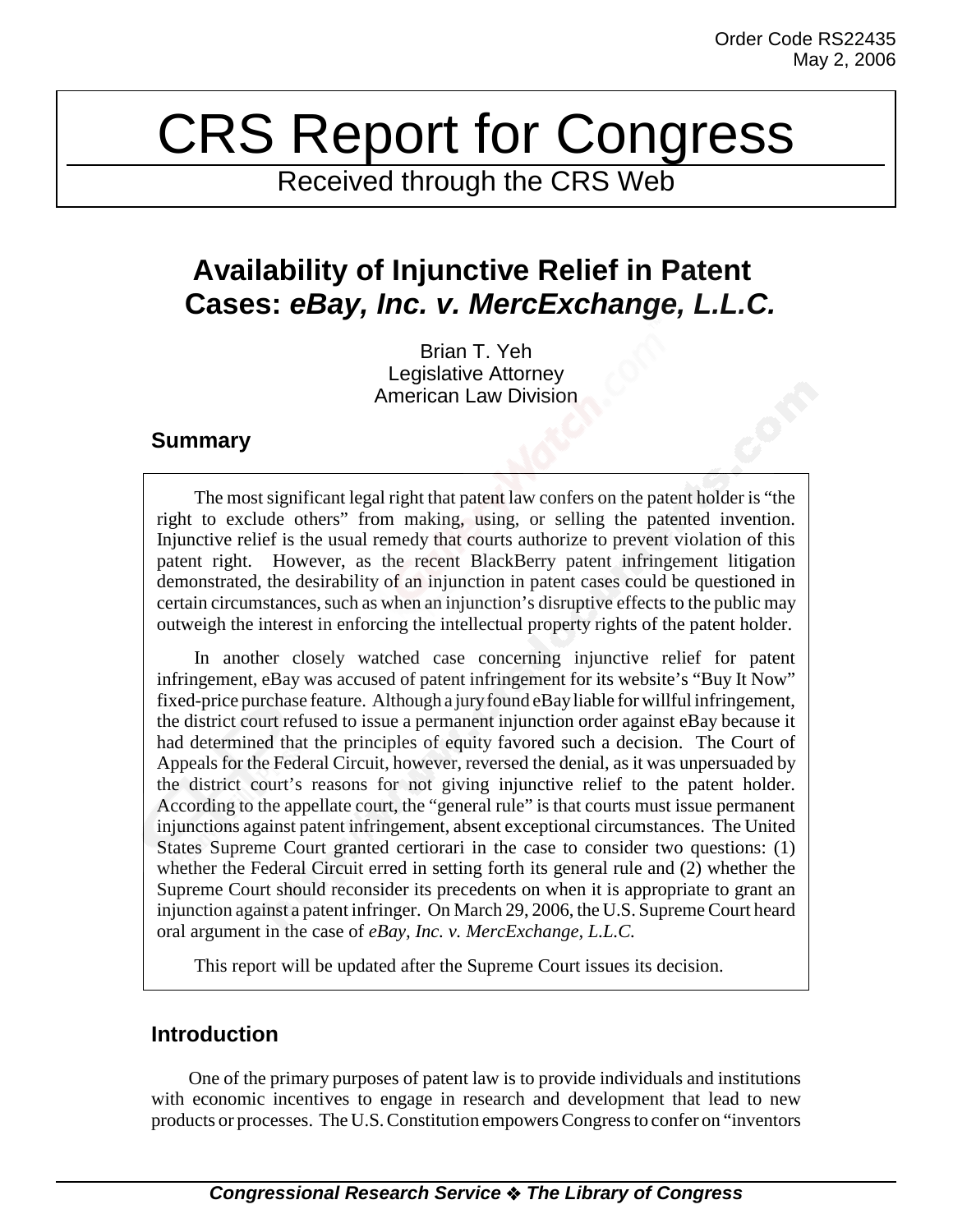the exclusive right to their ... discoveries."<sup>1</sup> By enjoying this limited monopoly<sup>2</sup> over their inventions, patent holders may be able to receive a return on investment from their creations. Without such patent protection, competitors could "free ride" on the inventor's research and development efforts and easily duplicate or otherwise practice the new inventions without having incurred the costs to develop them.<sup>3</sup>

Under U.S. patent laws, patents have the attributes of personal property.<sup>4</sup> A patent holder has the right to exclude others from making, using, offering for sale, or selling the invention throughout the United States, or importing the protected invention into the United States.<sup>5</sup> Whoever performs any one of these five acts during the term of the invention's patent, without the patent holder's authorization, is liable for infringement.<sup>6</sup> To prevent the violation of any right secured by a patent, the Patent Act provides that a federal court "may grant injunctions in accordance with the principles of equity."7 Without this power to order injunctive relief, "the right to exclude granted to the patentee would have only a fraction of the value it was intended to have, and would no longer be as great an incentive to engage in the toils of scientific and technological research."8

Each application for a patent consists of two primary parts: (1) a "specification," which is a written description of the invention enabling those skilled in the art to practice the invention, and (2) one or more claims that define the scope of the subject matter which the applicant regards as his invention.<sup>9</sup> Therefore, these claims define the scope of the patentee's rights under the patent.<sup>10</sup> Careful scrutiny of the claims is crucial to any infringement lawsuit, as patent infringement will not be adjudged unless the alleged infringer's actions have been determined to fall within the patent claims. Every patent infringement case thus involves a "two-step" analysis $^{11}$  of each asserted patent claim: first, an interpretation and construction of the patent claim, which is a matter of law within the province of the court, $^{12}$  and second, whether the claimed invention is being made, used, offered for sale, sold, or imported by the alleged infringer, which is a question of fact.<sup>13</sup>

3 ROGER SCHECHTER & JOHN THOMAS, PRINCIPLES OF PATENT LAW 9-13 (2d ed. 2004).

4 35 U.S.C. § 261.

 $5$  35 U.S.C. § 154(a)(1). However, there is no statutory requirement that a patentee make, use, or sell its invention. Rite-Hite Corp. v. Kelley Co., Inc., 56 F.3d 1538, 1547 (Fed. Cir. 1995).

6 35 U.S.C. § 271(a).

7 35 U.S.C. § 283.

8 Smith Int'l, Inc. v. Hughes Tool Co., 718 F.2d 1573, 1578 (Fed. Cir. 1983) (citation omitted).

<sup>9</sup> 35 U.S.C. § 112.

<sup>&</sup>lt;sup>1</sup> U.S. CONST. art. I, §8, cl. 8.

 $2^2$  This time period is generally 20 years from the date of filing the patent application for most inventions. 35 U.S.C. § 154(a)(2).

<sup>10 3-8</sup> DONALD S. CHISUM, CHISUM ON PATENTS § 8.01 (2006).

<sup>&</sup>lt;sup>11</sup> Std. Oil Co. v. Am. Cyanamid Co., 774 F.2d 448, 452 (Fed. Cir. 1985).

 $12$  Markman v. Westview Instruments, 517 U.S. 370 (1996).

<sup>13</sup> Bai v. L&L Wings, Inc., 160 F.3d 1350, 1353 (Fed. Cir. 1998).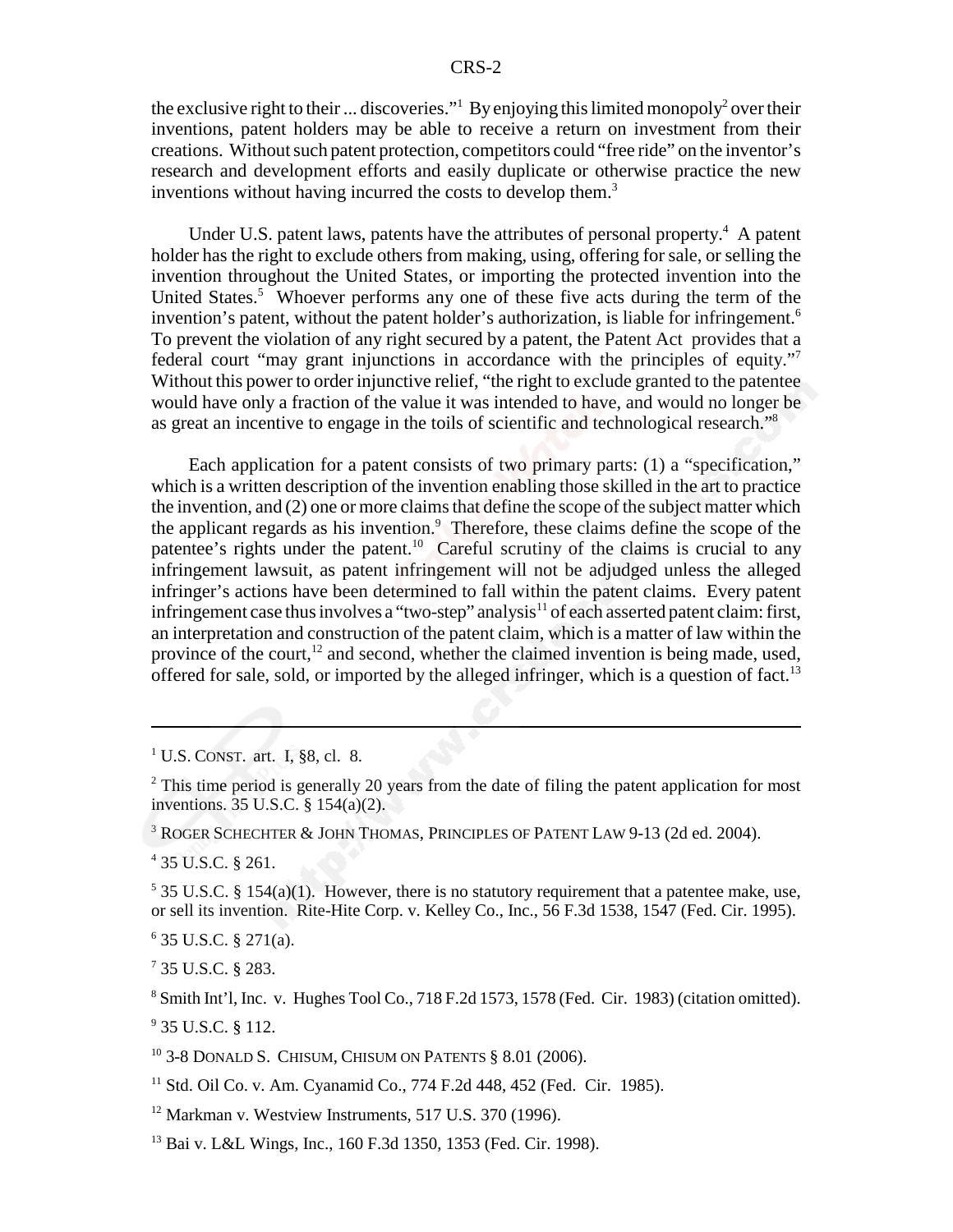### **The BlackBerry Litigation**

On March 3, 2006, Research In Motion, Ltd. (RIM) and New Technologies Products, Inc. (NTP), reached a settlement that ended a contentious legal dispute that had endured for more than four years and sparked considerable public attention.<sup>14</sup> At issue was RIM's BlackBerry service, a popular communication service that enables users to wirelessly receive and transmit electronic mail (e-mail) through radio frequencies rather than through a traditional landline Internet connection. A jury had found RIM guilty of willful infringement of NTP's patents concerning wireless e-mail communication services, a judgment affirmed by the U.S. district court<sup>15</sup> and U.S. Court of Appeals for the Federal Circuit.16 Once the U.S. Supreme Court declined to grant RIM's petition for writ of certiorari in late January  $2006$ ,<sup>17</sup> many BlackBerry subscribers faced the unsettling prospect of an imminent cessation of service pursuant to a court-ordered injunction to enforce NTP's patent rights. However, prior to the district court's decision on issuing a permanent injunction, NTP and RIM signed a \$612.5 million licensing and settlement agreement, leading to the court's dismissal of the litigation and ensuring uninterrupted operation of the BlackBerry service.18 Although RIM avoided an injunction by reaching this agreement with the patent holder, its strength in the settlement negotiations was potentially compromised by the Federal Circuit's "general rule" that courts are obliged to follow in patent infringement cases: upon a finding of infringement, a permanent injunction will issue, except in rare instances when an important public need is involved.19

#### *eBay, Inc. v. MercExchange, L.L.C.*

The patent at issue before the Supreme Court in the *eBay* case "pertains to a system for selling goods through an 'electronic network of consignment stores.'"20 According to the district court, the holder of the patent, MercExchange, L.L.C., is an entity that "does not practice its inventions and exists merely to license its patented technology to others."<sup>21</sup> However, a patent holder that licenses its invention is still entitled to relief for infringement under federal law.<sup>22</sup> The defendant eBay operates a website that allows sellers to list products for sale and buyers to purchase those goods either through an auction system or at a fixed price. MercExchange alleged that eBay's "Buy It Now"

<sup>14</sup> *See, e.g.,* Jane Spencer & Jessica E. Vascallaro, *Imagining a Day Without BlackBerrys,* WALL ST. JOURNAL, Jan. 25, 2006, at D1.

<sup>15</sup> NTP, Inc. v. Research In Motion, Ltd., 261 F. Supp. 2d 423 (E.D. Va. 2002).

<sup>16</sup> NTP, Inc. v. Research In Motion, Ltd., 418 F.3d 1282 (Fed. Cir. 2005).

<sup>17</sup> Research In Motion, Ltd. v. NTP, Ltd., 126 S. Ct. 1174, 2006 U.S. LEXIS 1053 (2006).

<sup>18</sup> Research In Motion, BlackBerry Press Releases, *Research In Motion and NTP Sign Definitive Settlement Agreement to End Litigation, available on Apr. 26, 2006 at* [http://www.blackberry.com/news/press/2006/pr-03\_03\_2006-01.shtml].

<sup>19</sup> MercExchange, L.L.C. v. eBay, Inc., 401 F.3d 1323, 1338 (Fed. Cir. 2005).

<sup>&</sup>lt;sup>20</sup> *Id.* at 1327. The patent is U.S. Patent No. 5,845,265 ("the '265 patent").

<sup>&</sup>lt;sup>21</sup> MercExchange, L.L.C. v. eBay, Inc., 275 F. Supp. 2d 695, 712 (E.D. Va. 2003).

 $22$  35 U.S.C. § 271(d).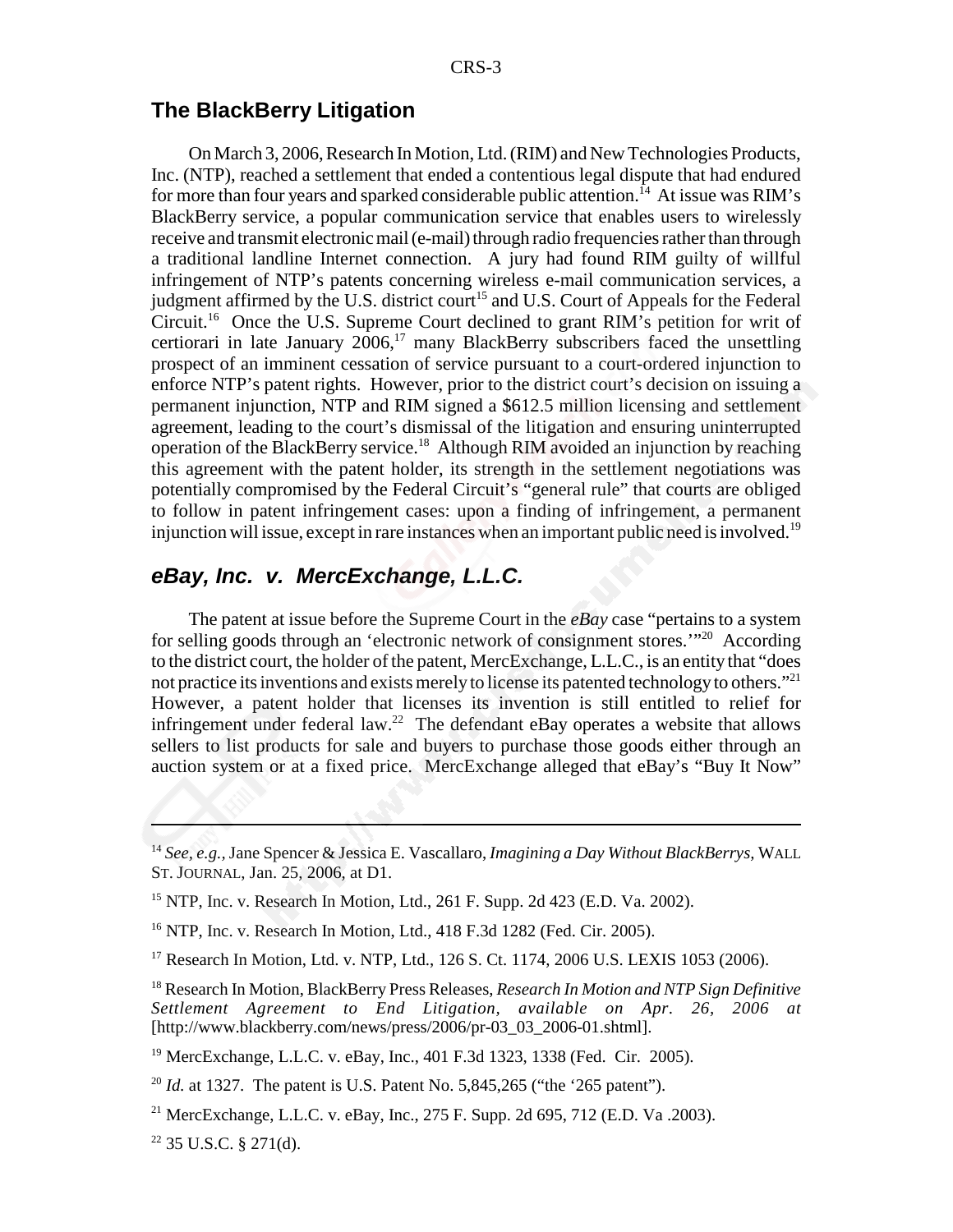functionality on its website, which permits users to buy items at fixed prices rather than bid for them, comes within the claims of its patent, and filed a lawsuit in September 2001.

**The District Court's Opinion.** On May 27, 2003, a jury returned a verdict finding that eBay had willfully infringed MercExchange's patent and holding eBay liable for  $$10.5$  million in damages.<sup>23</sup> The district court reduced the damage amount to  $$5.5$ million but upheld the jury's finding of willful infringement. However, the court refused to issue an injunction against the Internet auctioneer.<sup>24</sup> In making this decision, the district court considered the four equitable factors that traditionally govern the appropriateness of injunctive relief: (1) whether the plaintiff will suffer irreparable harm if an injunction does not issue, (2) whether the plaintiff has an adequate remedy at law, (3) whether the balance of hardships tips in the plaintiff's favor, and (4) whether an injunction is in the public interest.<sup>25</sup> First, the court believed that MercExchange would not be irreparably harmed in the absence of an injunction because the plaintiff was willing to license its patent, and because the plaintiff had made several comments to the media that it desired to obtain damages rather than an injunction. Second, the court noted that there was an adequate remedy at law (monetary damages) because MercExchange had indicated its willingness to license the patents to eBay in this case. Third, the balance of hardships tipped "slightly" in eBay's favor because, in part, "the plaintiff exists solely to license its patents or sue to enforce its patents, and not to develop or commercialize them. Any harm suffered by the plaintiff by the defendant['s] infringement of the patents can be recovered by way of damages."<sup>26</sup> The court also noted that since eBay would probably attempt to "design around" the patents, any injunction would "be opening a Pandora's box of new problems" at considerable litigation cost to the parties, as well as a strain on judicial resources. Finally, the court stated that the public interest factor equally supports both parties. The court identified "a growing concern over the issuance of businessmethod patents" within the Congress and the U.S. Patent and Trademark Office that have called into question the validity of such patents. Although the court acknowledged that this fourth factor usually favors the patentee out of a public interest in maintaining the integrity of the patent system, this public interest would not necessarily be furthered in this case, "where the patentee does not practice its patents."27

**The Federal Circuit Court's Opinion.** On appeal and cross-appeal of the case, the U.S. Court of Appeals for the Federal Circuit unanimously affirmed the jury's verdict on the patent's validity and the finding of infringement.<sup>28</sup> However, the appellate court ruled that the patent holder was entitled to an injunction to prevent further infringement by eBay, finding inadequate the district court's reasons for refusing to issue an injunction.29 The Federal Circuit court stated, "Because the right to exclude recognized in a patent is but the essence of the concept of property, the general rule is that a

<sup>27</sup> *Id.*

28 MercExchange, L.L.C. v. eBay, Inc., 401 F.3d 1323, 1329 (Fed. Cir. 2005).

<sup>29</sup> *Id.* at 1339.

<sup>23</sup> *eBay*, 275 F. Supp. 2d at 698.

<sup>24</sup> *Id.* at 715.

<sup>25</sup> Weinberger v. Romero-Barcelo, 456 U.S. 305, 312 (1982).

<sup>26</sup> *eBay*, 275 F. Supp. 2d at 714.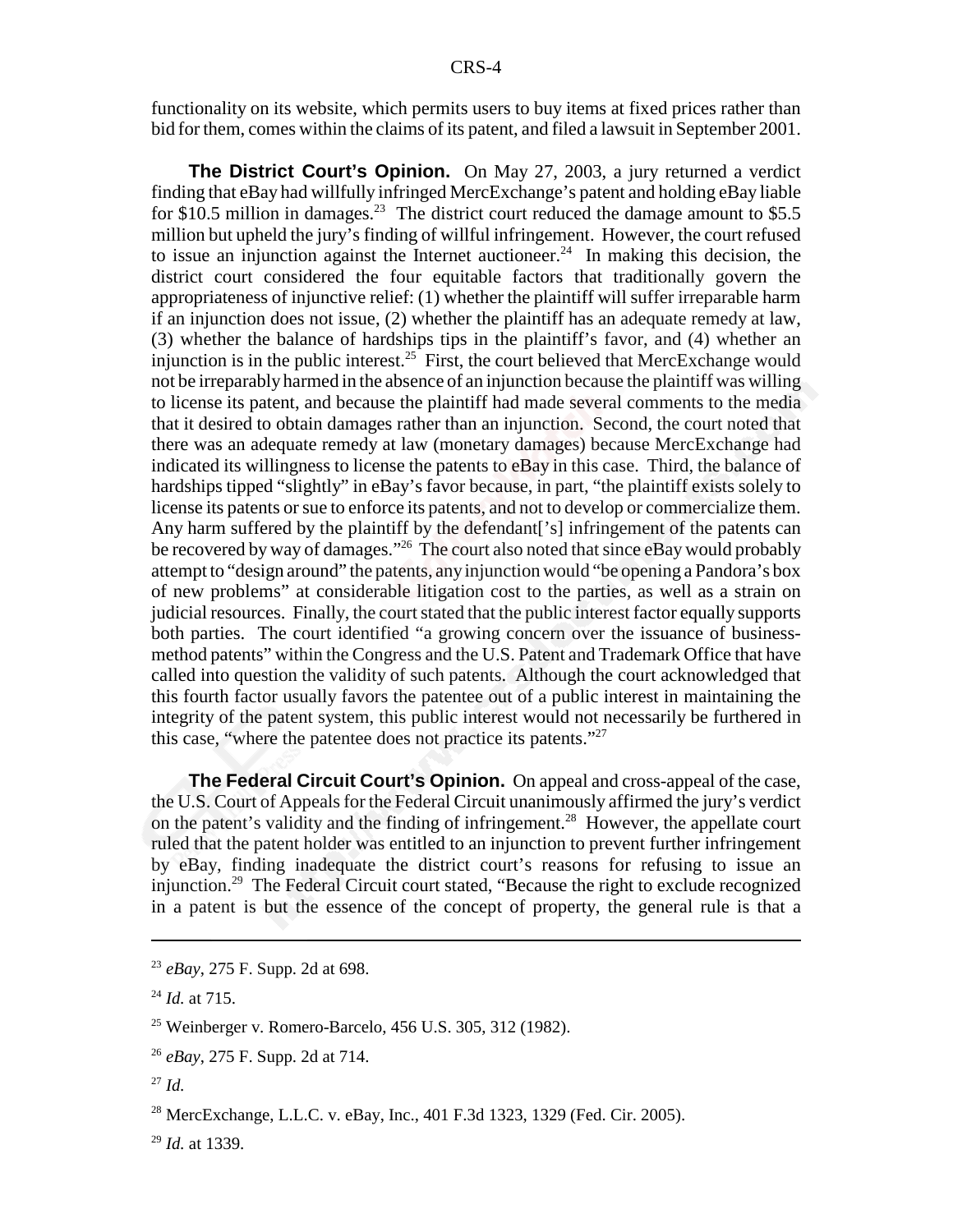permanent injunction will issue once infringement and validity have been adjudged."30 Although the court recognized a rare exception to that "general rule," such as "when a patentee's failure to practice the patented invention frustrates an important public need for the invention,"31 it concluded that the district court had failed to offer "any persuasive reason to believe this case is sufficiently exceptional to justify the denial of a permanent injunction."32 The Federal Circuit deemed irrelevant the district court's general concern for the validity of business-method patents or the likelihood of continuing litigation in this case. The court of appeal also viewed as inappropriate the district court's numerous references to MercExchange as an entity that only exists to license its patents, because such a business strategy does not diminish the plaintiff's patent rights: "Injunctions are not reserved for patentees who intend to practice their patents, as opposed to those who choose to license. The statutory right to exclude is equally available to both groups, and the right to an adequate remedy to enforce that right should be equally available to both as well."33 The Federal Circuit held that the case lacked "exceptional circumstances," and thus "the general rule" should apply in favor of an injunction.

**Arguments Before the U.S. Supreme Court.** The U.S. Supreme Court granted certiorari to review the case, on two related questions: (1) whether the Federal Circuit erred in setting forth its "general rule" and (2) whether the Supreme Court should reconsider its precedents on when it is appropriate to grant an injunction against a patent infringer.<sup>34</sup> In oral arguments held on March 29, 2006, the petitioner in the case (eBay) argued that courts should have the ability to apply the traditional four-factor equitable factor test in deciding whether to grant injunctive relief. In eBay's opinion, the Federal Circuit's "general rule" amounts to a "near-automatic injunction rule" that deprives courts of the express discretion conferred on the courts by statute  $(35 \text{ U.S.C.} \$ 283)$ .<sup>35</sup> As to the second question before the Court, eBay favored the overruling of an earlier Supreme Court case, *Continental Paper Bag Co. v. Eastern Paper Bag Co.*, 210 U.S. 405 (1908), which may have suggested a near-automatic injunction rule in patent cases. This precedent, eBay argued, cannot be upheld in the face of the plain language of § 283 and intervening developments of the law and case law; furthermore, "patent injunctions have vastly different, injurious consequences to the economy that did not exist in 1908."36

The respondent MercExchange countered that the Federal Circuit's "general rule" is not accurately called an "automatic" or "near-automatic" rule, because courts still retain

<sup>&</sup>lt;sup>30</sup> *Id.* at 1338 (citation and internal quotations omitted).

 $31$  Although courts usually grant injunctions against patent infringers, one noted exception is the 1934 decision of *City of Milwaukee v. Activated Sludge*, 69 F.2d 577 (7th Cir. 1934). The court in this case refused to issue an injunction against the city of Milwaukee for its infringement of a patented method for sewage treatment. Had injunctive relief been granted, Milwaukee would have been forced to dump raw sewage into Lake Michigan, thereby potentially endangering "the health and the lives of more than half a million people." *Id.* at 593.

<sup>32</sup> *eBay*, 401 F.3d at 1338-39.

<sup>33</sup> *Id.* at 1339.

<sup>34</sup> eBay, Inc. v. MercExchange, L.L.C., 26 S. Ct. 733, 2005 U.S. LEXIS 8572 (2005).

<sup>&</sup>lt;sup>35</sup> Brief of Petitioners, at 14, eBay, Inc. v. MercExchange, L.L.C., No. 05-130 (January 2006).

<sup>36</sup> *Id.* at 16.